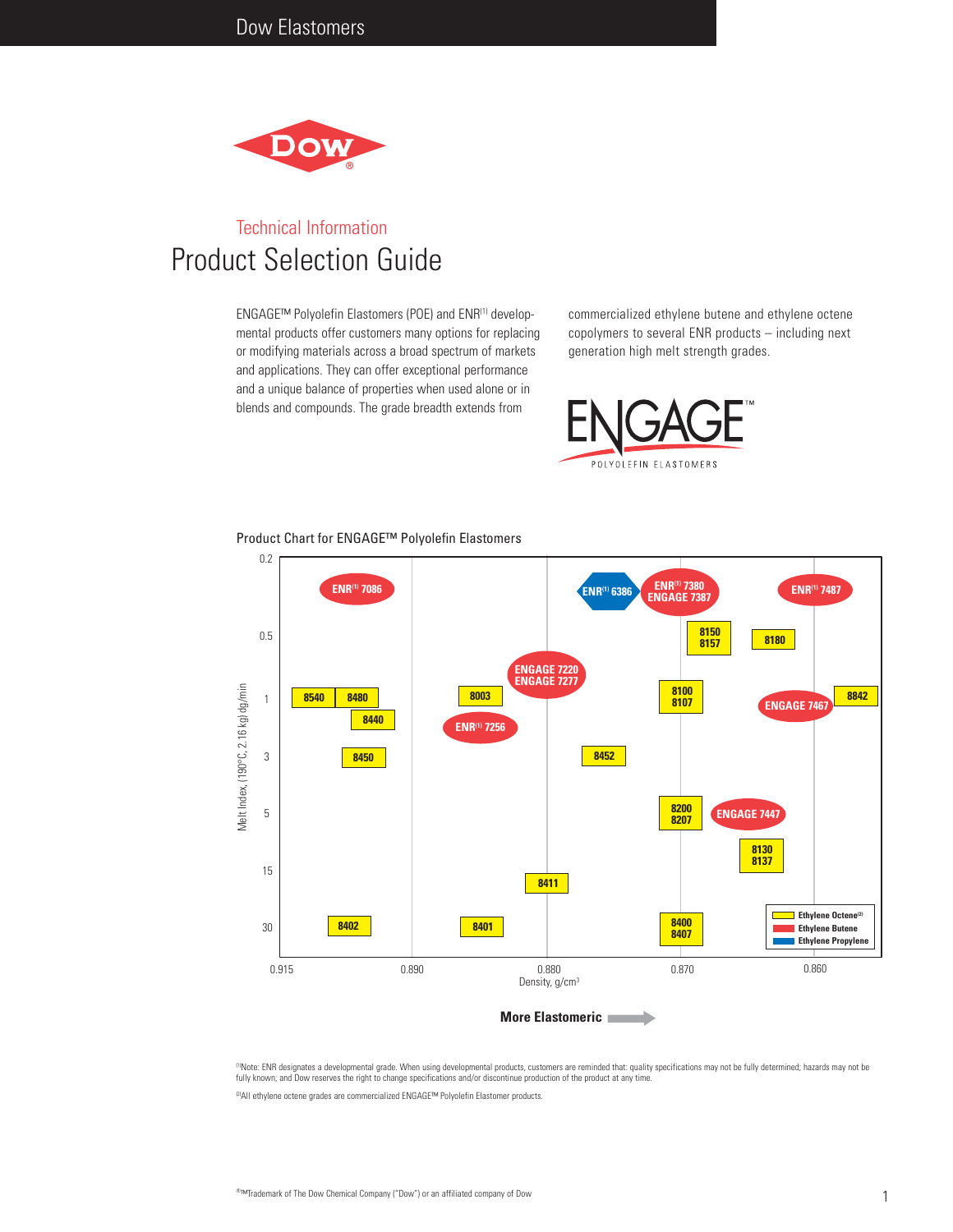## Typical Properties for Ethylene Octene Grades

|                                                                                             |              |       |                 |                      |                 | Ethylene Octene Grades <sup>(1)</sup> |                      |       |       |              |       |       |              |       |                |              |
|---------------------------------------------------------------------------------------------|--------------|-------|-----------------|----------------------|-----------------|---------------------------------------|----------------------|-------|-------|--------------|-------|-------|--------------|-------|----------------|--------------|
| <b>ENGAGE™ POE</b><br>Grade <sup>(2)</sup>                                                  | 8842(3)      | 8180  | 8130<br>8137(3) | 8150<br>$8157^{(3)}$ | 8100<br>8107(3) | 8200<br>8207(3)                       | 8400(4)<br>8407(3,4) | 8452  | 8411  | 8003         | 8401  | 8440  | 8480         | 8450  | 8402           | 8540         |
| Density, g/cm <sup>3</sup><br><b>ASTM D 792</b>                                             | 0.857        | 0.863 | 0.864           | 0.868                | 0.870           | 0.870                                 | 0.870                | 0.875 | 0.880 | 0.885        | 0.885 | 0.897 | 0.902        | 0.902 | 0.902          | 0.908        |
| Melt Index,<br>dg/min<br><b>ASTM D 1238</b><br>190°C, 2.16 kg                               | $\mathbf{1}$ | 0.5   | 13              | 0.5                  | $\mathbf{1}$    | 5                                     | 30                   | 3     | 18    | $\mathbf{1}$ | 30    | 1.6   | $\mathbf{1}$ | 3     | 30             | $\mathbf{1}$ |
| Mooney Viscosity,<br><b>ASTM D 1646</b><br>ML 1+4 at 121°C                                  | 25           | 37    | 4               | 33                   | 24              | 8                                     | $\overline{2}$       | 11    | 3     | 23           | 2     | 13    | 20           | 10    | $\overline{2}$ | 20           |
| Total Crystallinity,<br>$\frac{0}{0}$ (5)                                                   | 13           | 16    | 13              | 16                   | 18              | 19                                    | 21                   | 20    | 24    | 25           | 25    | 27    | 33           | 29    | 34             | 34           |
| Durometer<br>Hardness,<br>Shore A,<br><b>ASTM D 2240</b>                                    | 54           | 63    | 63              | 70                   | 73              | 66                                    | 72                   | 74    | 81    | 84           | 84    | 86    | 89           | 90    | 88             | 90           |
| Durometer<br>Hardness,<br>Shore D,<br><b>ASTM D 2240</b>                                    | 11           | 16    | 13              | 20                   | 22              | 17                                    | $20\,$               | 24    | 27    | 31           | 26    | 36    | 42           | 43    | 34             | 47           |
| <b>DSC Melting</b><br>Peak, °C<br>Rate 10°C/min <sup>(5)</sup>                              | 38           | 47    | 56              | 55                   | 60              | 59                                    | 65                   | 66    | 76    | 77           | 80    | 93    | 99           | 97    | 96             | 104          |
| <b>Glass Transition</b><br>Temperature, °C<br><b>DSC</b> Inflection<br>Point <sup>(5)</sup> | $-58$        | $-55$ | $-55$           | $-52$                | $-52$           | $-53$                                 | $-54$                | $-51$ | $-50$ | $-46$        | $-47$ | $-33$ | $-31$        | $-32$ | $-36$          | $-32$        |
| Flexural Modulus,<br>MPa<br>ASTM D 790<br>2% Secant                                         | 4.0          | 7.7   | 7.3             | 14.4                 | 13.1            | 10.8                                  | 10.5                 | 16.8  | 20.5  | 32.6         | 30.6  | 54.3  | 81.5         | 78.3  | 72.0           | 107.8        |
| <b>Ultimate Tensile</b><br>Strength, MPa<br>ASTM D 638<br>508 mm/min                        | 3.0          | 6.3   | 2.4             | 9.5                  | 9.76            | 5.7                                   | 2.8                  | 11.2  | 7.3   | 18.2         | 8.5   | 20.4  | 24.8         | 22.4  | 11.3           | 27.9         |

(1)All ethylene octene grades are commercialized ENGAGE™ Polyolefin Elastomer products.

¤Ultimate elongation for all grades exceeds 600%.<br>बThis grade is talc dusted for improved product handling; properties may be measured before the addition of talc.<br>@ENGAGE™ 8400 Polyolefin Elastomer is available in the E

(5)Dow Method for DSC and Glass Transition Temperature.

# **Innovative Solutions for Your Processes and Applications**

Designed to improve impact performance, melt strength, or overall processability, ENGAGE™ Polyolefin Elastomers and ENR products are available in a wide range of grades to meet the most demanding processing and performance needs. They are compatible with most olefinic materials and offer unique capabilities that can enhance your product. Applications include: automotive thermoplastic olefins (TPO); plastics modification; thermoplastic elastomers (TPE); wire and cable coatings; consumer goods; foams; footwear; noise vibration harshness (NVH) applications; and extrusion or injection molded goods. Some of the features and benefits relative to these applications follow.

# Soft and Hard TPO Compounds

- Excellent physical properties including elasticity, toughness, and low temperature ductility
- High melt strength grades that enhance extrusion thermoform processing and reduce surface gloss

### Wire and Cable

• Enhances physical properties when combined with fillers or when peroxide- or irradiation-crosslinked

#### General Purpose

- Improves look and feel of soft and hard goods
- Lighter weight, more flexible parts
- Improves resiliency for foam applications
- • Excellent filler acceptance for masterbatch applications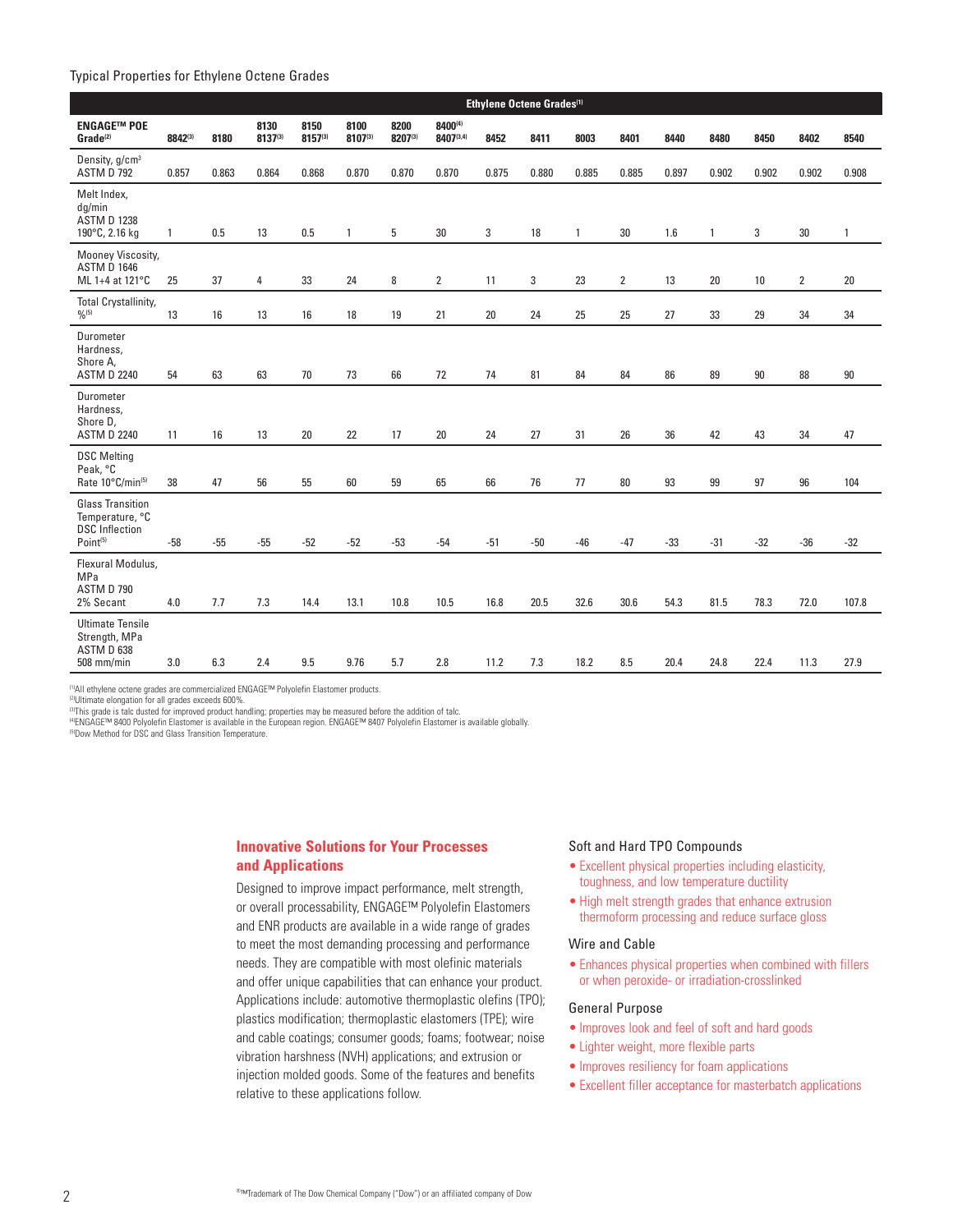# Typical Properties for Ethylene Butene and Ethylene Propylene Grades

|                                                                              |             | <b>Ethylene Propylene</b>  |                           |                                                  |                                                            |                     |                     |             |
|------------------------------------------------------------------------------|-------------|----------------------------|---------------------------|--------------------------------------------------|------------------------------------------------------------|---------------------|---------------------|-------------|
| Product Grade <sup>(1)</sup>                                                 | ENR(2) 7487 | <b>ENGAGETM</b><br>7467(3) | <b>ENGAGE™</b><br>7447(3) | <b>ENR(2) 7380</b><br><b>ENGAGETM</b><br>7387(3) | <b>ENGAGETM</b><br>7270<br><b>ENGAGETM</b><br>$7277^{(3)}$ | $ENR^{(2)}$<br>7256 | $ENR^{(2)}$<br>7086 | ENR(2) 6386 |
| Density, g/cm <sup>3</sup><br>ASTM D 792                                     | 0.860       | 0.862                      | 0.865                     | 0.870                                            | 0.880                                                      | 0.885               | 0.901               | 0.875       |
| Melt Index, dq/min<br><b>ASTM D 1238</b><br>190°C, 2.16 kg                   | < 0.5       | 1.2                        | 5                         | < 0.5                                            | 0.8                                                        | $\overline{2}$      | < 0.5               | < 0.5       |
| Mooney Viscosity,<br><b>ASTM D 1646</b><br>ML 1+4 at 121°C                   | 47          | 19                         | $\overline{7}$            | 54                                               | 24                                                         | 13                  | 28                  | 26          |
| Total Crystallinity, % <sup>(4)</sup>                                        | 13          | 12                         | 13                        | 16                                               | 19                                                         | 23                  | 29                  | 21          |
| Durometer Hardness,<br>Shore A,<br><b>ASTM D 2240</b>                        | 58          | 52                         | 64                        | 66                                               | 80                                                         | 82                  | $90\,$              | 75          |
| Durometer Hardness,<br>Shore D,<br><b>ASTM D 2240</b>                        | 14          | 12                         | 12                        | 22                                               | 26                                                         | 28                  | 41                  | 17          |
| DSC Melting Peak, °C<br>Rate 10°C/min(4)                                     | 37          | 34                         | 35                        | 50                                               | 64                                                         | 75                  | 95                  | 55          |
| <b>Glass Transition</b><br>Temperature, °C<br><b>DSC Inflection Point(4)</b> | $-57$       | $-58$                      | $-53$                     | $-52$                                            | $-44$                                                      | $-45$               | $-33$               | $-41$       |
| Flexural Modulus, MPa<br>ASTM D 790<br>2% Secant                             | 1.2         | $\overline{4}$             | 7.6                       | 11.5                                             | 22.1                                                       | 27.2                | 75.3                | 22          |
| <b>Ultimate Tensile</b><br>Strength, MPa<br>ASTM D 638<br>508 mm/min         | 2.4         | 2.0                        | 2.4                       | 9.1                                              | 13.9                                                       | 11.2                | 23.3                | 4.5         |

(1)Ultimate elongation for all grades exceeds 600%.

(2)Note: ENR designates a developmental grade. When using developmental products, customers are reminded that: quality specifications may not be fully determined;

hazards may not be fully known; and Dow reserves the right to change specifications and/or discontinue production of the product at any time.<br><sup>@</sup>This grade is talc dusted for improved product handling; properties may be me

(4)Dow Method for DSC and Glass Transition Temperature.

# Extrusion Grades

- Tough yet flexible
- • Several extrusion grades are available for faster extrusion rates for more parts production per cycle
- Extrusion grades also provide excellent clarity
- High melt strength grades available for improved forming capability

# Injection Molding

- Better impact resistance properties and performance
- Excellent adhesion to other polyolefins for overmolding

## Excellent Processability

- • Versatility for use in thermoplastic and thermoset applications
- • Can be used as a "neat" polymer or as a value-enhancing ingredient in compound formulations
- Differentiated high melt strength and extrusion grades for improved processing
- Compatible with most olefins
- • Pellet form for easy handling, mixing, forming, and processing on plastic or rubber equipment
- Recyclable for in-process scrap re-use advantages and for environmental sustainability